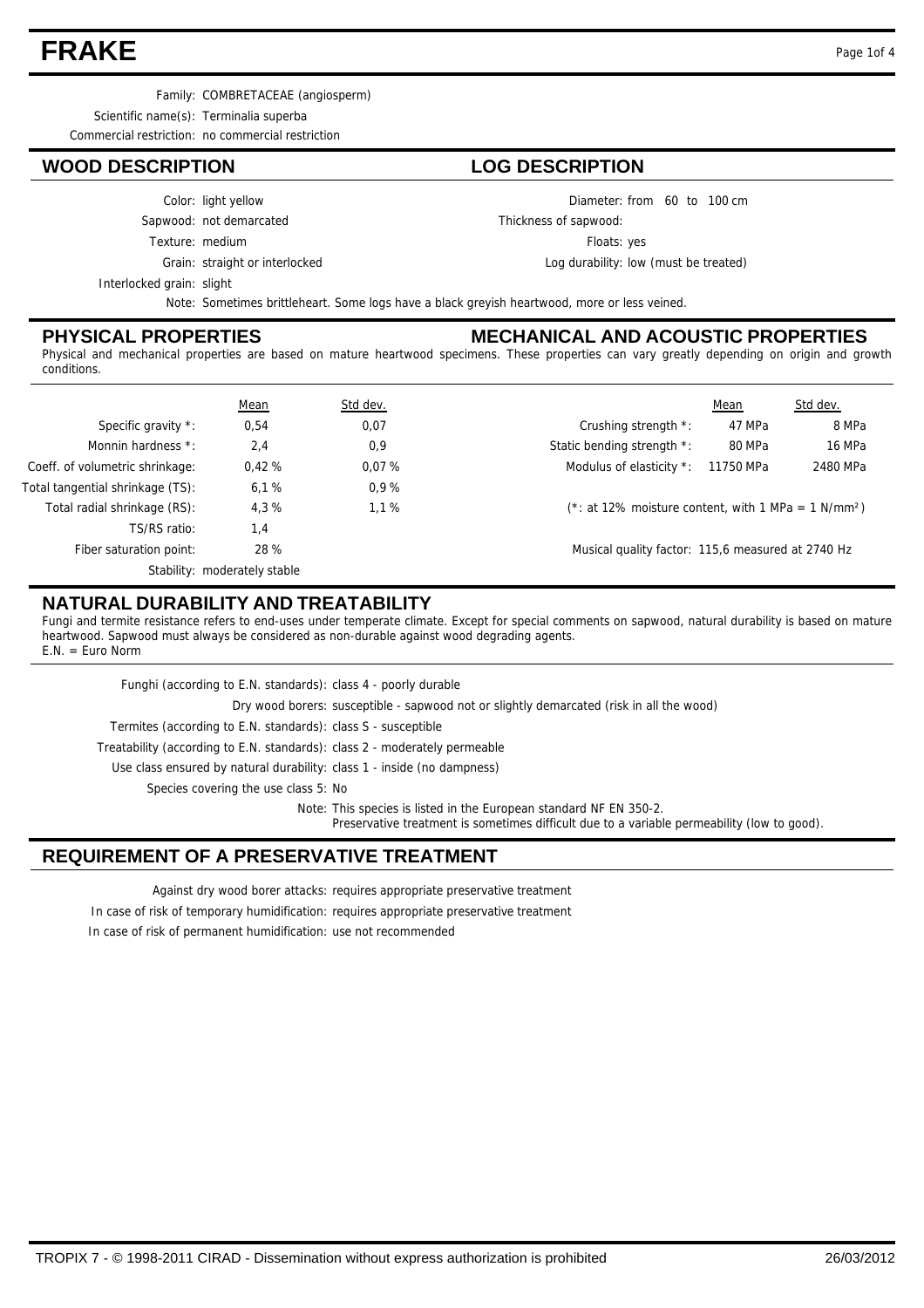## **FRAKE** Page 2/4

#### **DRYING**

|                           | Drying rate: rapid to normal                    |          | Possible drying schedule: 3 |          |                  |  |
|---------------------------|-------------------------------------------------|----------|-----------------------------|----------|------------------|--|
|                           | Risk of distortion: no risk or very slight risk |          | Temperature (°C)            |          |                  |  |
| Risk of casehardening: no |                                                 | M.C. (%) | dry-bulb                    | wet-bulb | Air humidity (%) |  |
|                           | Risk of checking: no risk or very slight risk   | Green    | 60                          | 56       | -81              |  |
| Risk of collapse: no      |                                                 | 30       | 68                          | 58       | 61               |  |
|                           |                                                 | 20       | 74                          | 60       | 51               |  |
|                           |                                                 | 15       | 80                          | 61       | 41               |  |

This schedule is given for information only and is applicable to thickness lower or equal to 38 mm. It must be used in compliance with the code of practice.

For thickness from 38 to 75 mm, the air relative humidity should be increased by 5 % at each step.

For thickness over 75 mm, a 10 % increase should be considered.

#### **SAWING AND MACHINING**

Blunting effect: normal

Sawteeth recommended: ordinary or alloy steel

Cutting tools: ordinary

Peeling: good

Slicing: nood

Note: Internal stresses in some logs (usually timbers from plantation). Sometimes, blunting effect quite high.

#### **ASSEMBLING**

Nailing / screwing: good

Gluing: correct

## **COMMERCIAL GRADING**

Appearance grading for sawn timbers: According to SATA grading rules (1996) For the "General Purpose Market": Possible grading for square edged timbers: choix I, choix II, choix III, choix IV Possible grading for short length lumbers: choix I, choix II Possible grading for short length rafters: choix I, choix II, choix III For the "Special Market": Possible grading for strips and small boards (ou battens): choix I, choix II, choix III Possible grading for rafters: choix I, choix II, choix III

## **FIRE SAFETY**

Conventional French grading: Thickness  $> 14$  mm : M.3 (moderately inflammable) Thickness < 14 mm : M.4 (easily inflammable)

Euroclasses grading: D s2 d0

Default grading for solid wood, according to requirements of European standard EN 14081-1 annex C (April 2009). It concerns structural graded timber in vertical uses with mean density upper 0.35 and thickness upper 22 mm.

#### **END-USES**

Veneer for interior of plywood Veneer for back or face of plywood Blockboard Current furniture or furniture components Seats **Interior joinery Seats Interior joinery** Interior panelling and a state of the Moulding Moulding Moulding Light carpentry Glued laminated wood frame house **Boxes** and crates Fiber or particle boards Wood-ware Sliced veneer Note: Sawdust may cause allergic reactions during machining.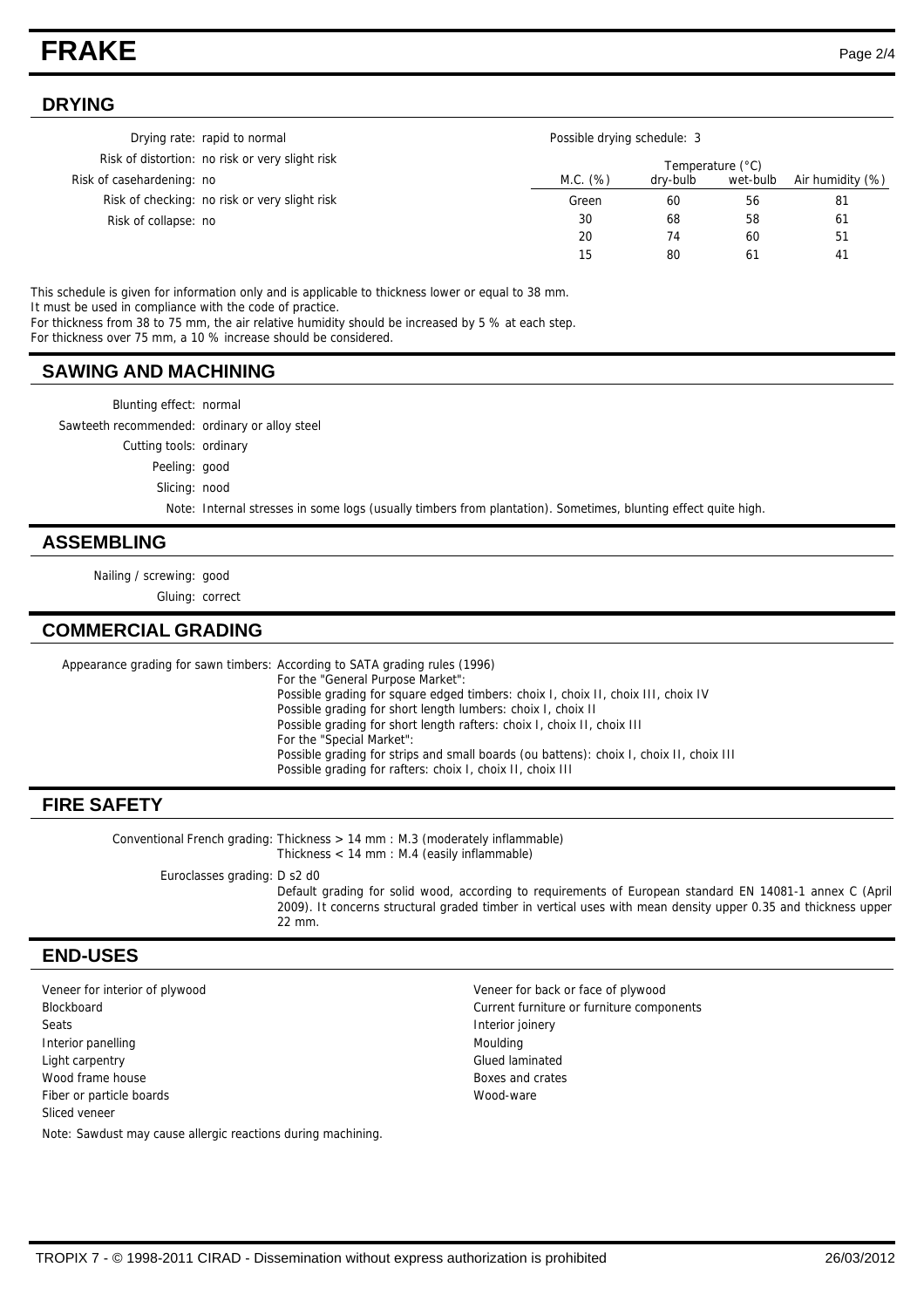# **FRAKE** Page 3/4

## **MAIN LOCAL NAMES**

| <b>Country</b>                   | Local name         | Country                  | Local name    |
|----------------------------------|--------------------|--------------------------|---------------|
| Benin                            | AZINII             | Cameroon                 | AKOM          |
| Congo                            | LIMBA              | <b>Ivory Coast</b>       | <b>FRAKE</b>  |
| Gabon                            | AKOM               | Ghana                    | <b>OFRAM</b>  |
| Equatorial Guinea                | AKOM               | Nigeria                  | AFARA         |
| Nigeria                          | <b>WHITE AFARA</b> | Central African Republic | N'GANGA       |
| Democratic Republic of the Congo | LIMBA              | Sierra Leone             | KOJAGEI       |
| France                           | FRAKE              | France                   | LIMBO         |
| France                           | NOYER DU MAYOMBE   | United States of America | <b>KORINA</b> |
|                                  |                    |                          |               |